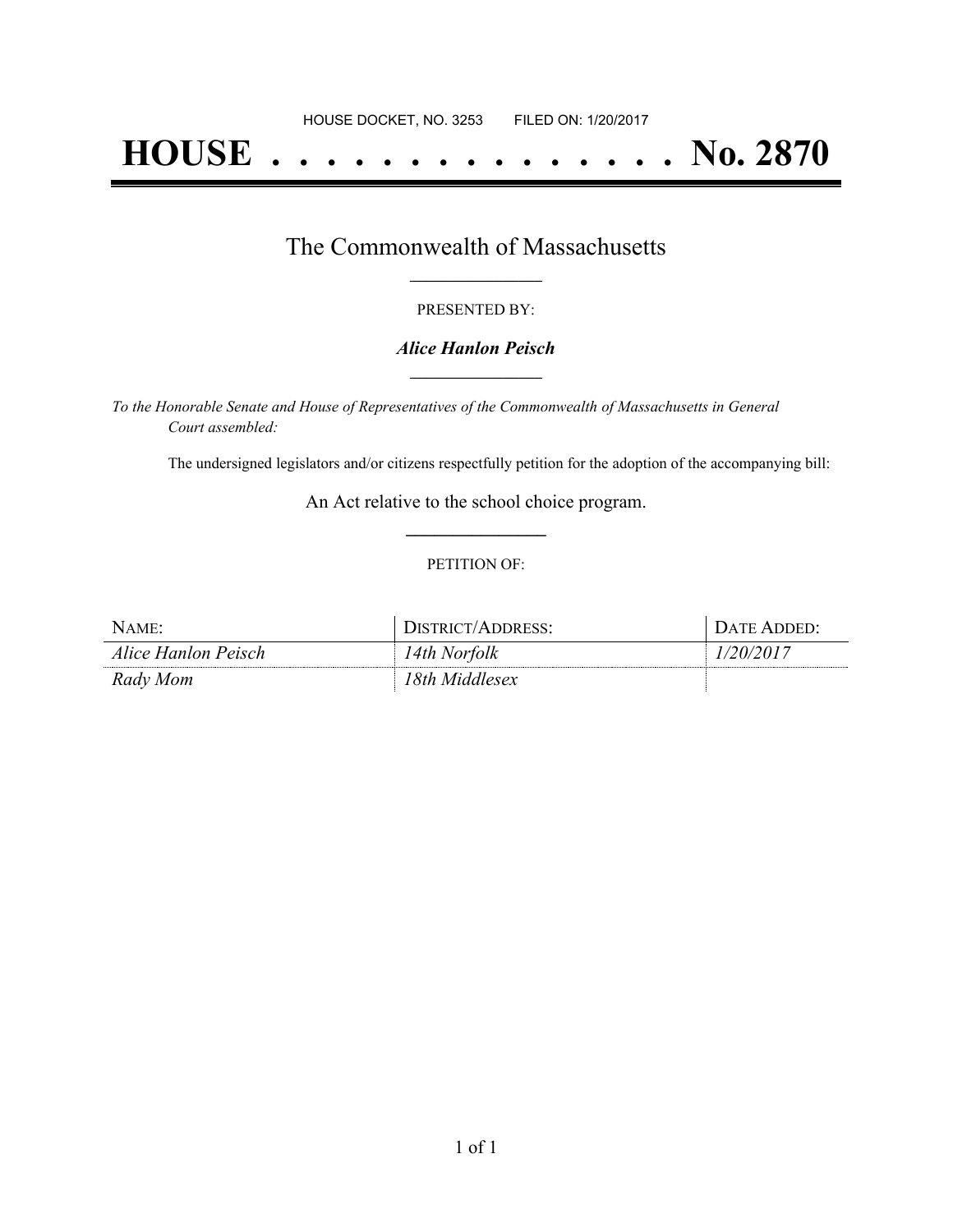## **HOUSE . . . . . . . . . . . . . . . No. 2870**

By Ms. Peisch of Wellesley, a petition (accompanied by bill, House, No. 2870) of Alice Hanlon Peisch and Rady Mom relative to the school choice program. Education.

#### [SIMILAR MATTER FILED IN PREVIOUS SESSION SEE HOUSE, NO. *4139* OF 2015-2016.]

## The Commonwealth of Massachusetts

**In the One Hundred and Ninetieth General Court (2017-2018) \_\_\_\_\_\_\_\_\_\_\_\_\_\_\_**

**\_\_\_\_\_\_\_\_\_\_\_\_\_\_\_**

An Act relative to the school choice program.

Be it enacted by the Senate and House of Representatives in General Court assembled, and by the authority *of the same, as follows:*

#### 1 SECTION 1. Section 12B of chapter 76 of the General Laws, as appearing in the 2014

- 2 Official Edition, is hereby amended by striking out subsection (a) and inserting in place thereof
- 3 the following subsection:-
- 4 (a) As used in this section, the following terms shall have the following meanings:
- 5 "Department", the department of elementary and secondary education.
- 6 "Receiving district'', any city, town or regional school district within the commonwealth
- 7 in which a child does not reside, but in which that child attends public school under the
- 8 provisions of this section.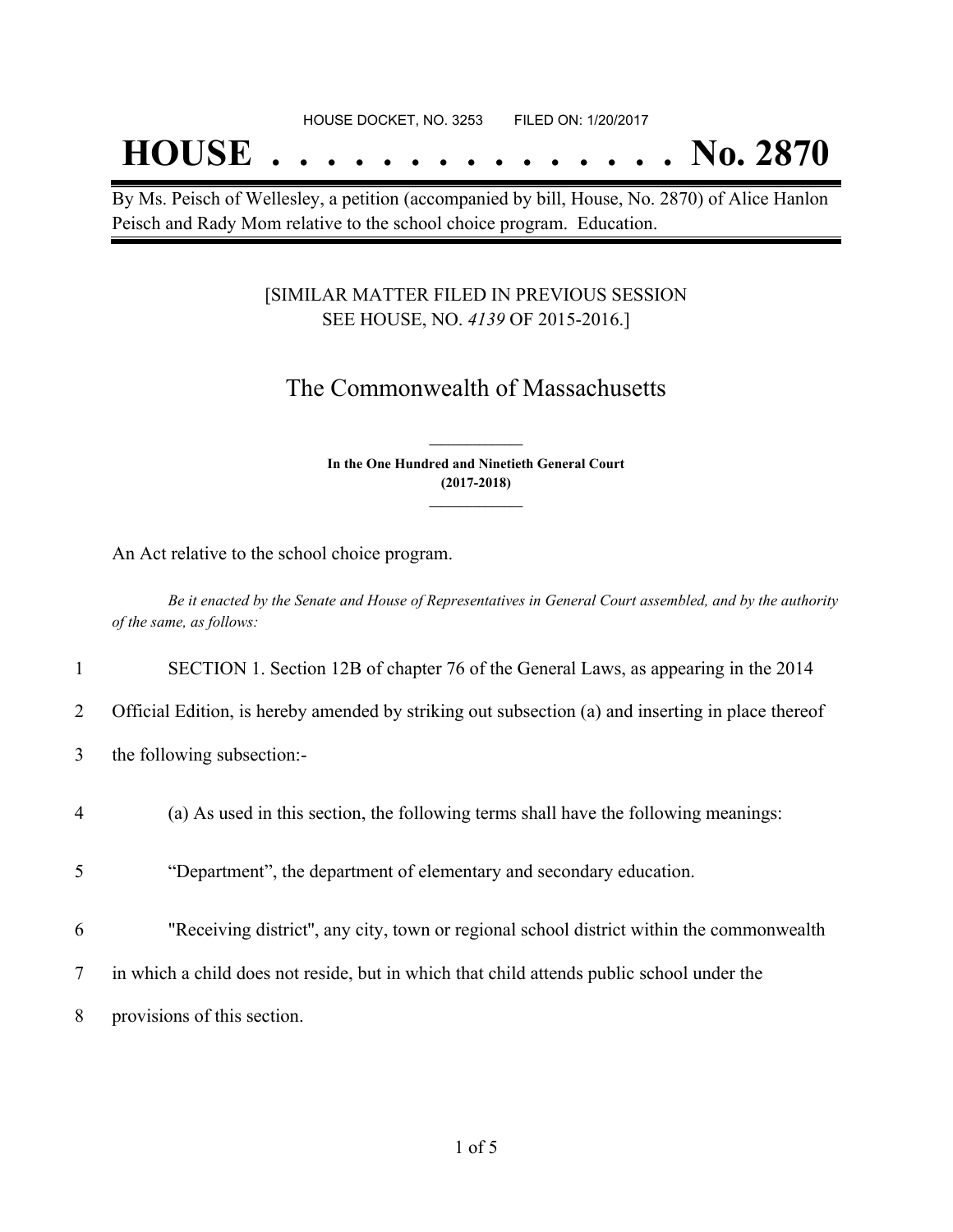"Sending district'', any city, town or regional school district within the commonwealth in which a child resides, but in which that child does not attend public school under the provisions of this section.

 "State school choice limit'', in fiscal year nineteen hundred and ninety-four, one percent of the total number of students attending public schools in the commonwealth; in fiscal year nineteen hundred and ninety-five, one and one-half percent of the total number of students attending public schools in the commonwealth; in fiscal year nineteen hundred and ninety-six, one and three-quarters percent of the total number of students attending public schools in the commonwealth; in fiscal year nineteen hundred and ninety-seven and thereafter, two percent of the total number of students attending public schools in the commonwealth; provided, however, that students enrolled under the program for the elimination of racial imbalance as provided in section twelve A shall not be counted toward these limits.

 SECTION 2. Said section 12B of said chapter 76, as so appearing, is hereby further amended by striking out subsections (c) through (e), inclusive, and inserting in place thereof the following subsections:-

 (c) Each city, town or regional school district shall enroll non-resident students at the school of such non-resident student's choice; provided, however, that this obligation to enroll non-resident students shall not apply to a district for a school year in which its school committee, prior to June first, after a public hearing, adopts a resolution withdrawing from said obligation, for the school year beginning the following September. Any such resolution of a school committee shall state the reasons therefor, and such resolution with said reasons shall be filed with the department of education; provided, however, that said department shall have no power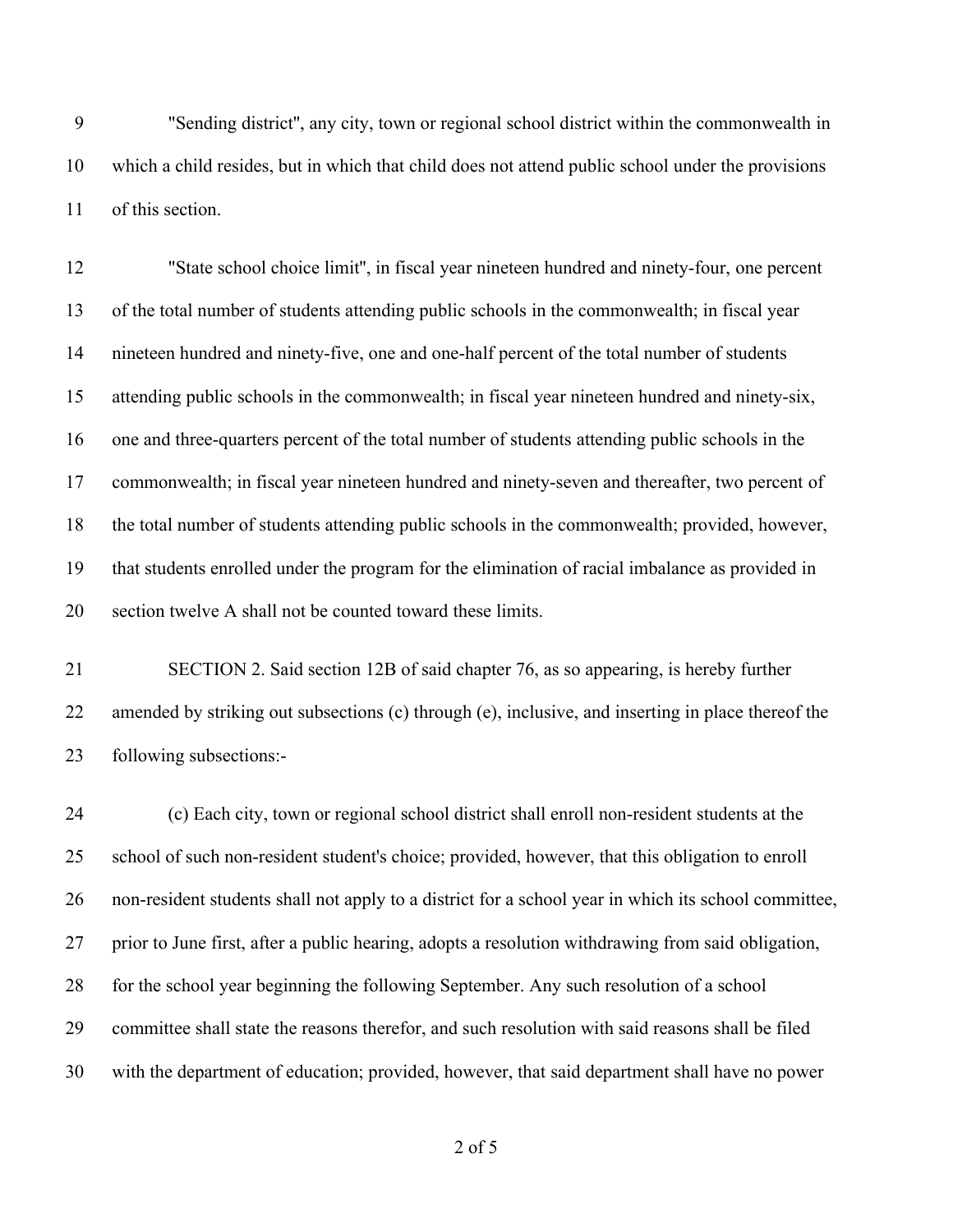| 31 | to review any such decision by a school committee. If the city, town or regional school district      |
|----|-------------------------------------------------------------------------------------------------------|
| 32 | operates an intra-district choice plan, non-resident students may apply for schools on the same       |
| 33 | basis as resident students, but the intra-district choice plan may give preference to resident        |
| 34 | students in assigning students to schools.                                                            |
| 35 | (d) If the total number of students admitted to receiving districts pursuant to this section          |
| 36 | is greater than the state school choice limit, the board shall notify all districts that no more      |
| 37 | students may be accepted pursuant to this section.                                                    |
| 38 | (e) The number of non-resident students enrolled in a receiving district pursuant to this             |
| 39 | section may not exceed ten percent of the total student enrollment in such district; provided,        |
| 40 | however, that students enrolled in a commonwealth virtual school pursuant to section 94 of            |
| 41 | chapter 71 shall not be counted towards these limits.                                                 |
| 42 | SECTION 3. Subsection (f) of said section 12B of said chapter 76, as so appearing, is                 |
| 43 | hereby amended by striking out the last sentence.                                                     |
| 44 | SECTION 4. Said section 12B of said chapter 76, as so appearing, is hereby further                    |
| 45 | amended by striking out subsections (g) through (o), inclusive, and inserting in place thereof the    |
| 46 | following subsections:-                                                                               |
| 47 | (g) The state treasurer is further directed to disburse to the receiving district, from the           |
| 48 | School Choice Tuition Trust Fund established by section twelve C, an amount equal to each             |
| 49 | student's school choice tuition as defined in subsection (f); provided, however, that each public     |
| 50 | school district which admits children under the provisions of this section shall certify to the state |
| 51 | treasurer the number of such children attending its public schools, number of students which          |
| 52 | have been placed in an out-of-district placement, the city or town of residence of each such child,   |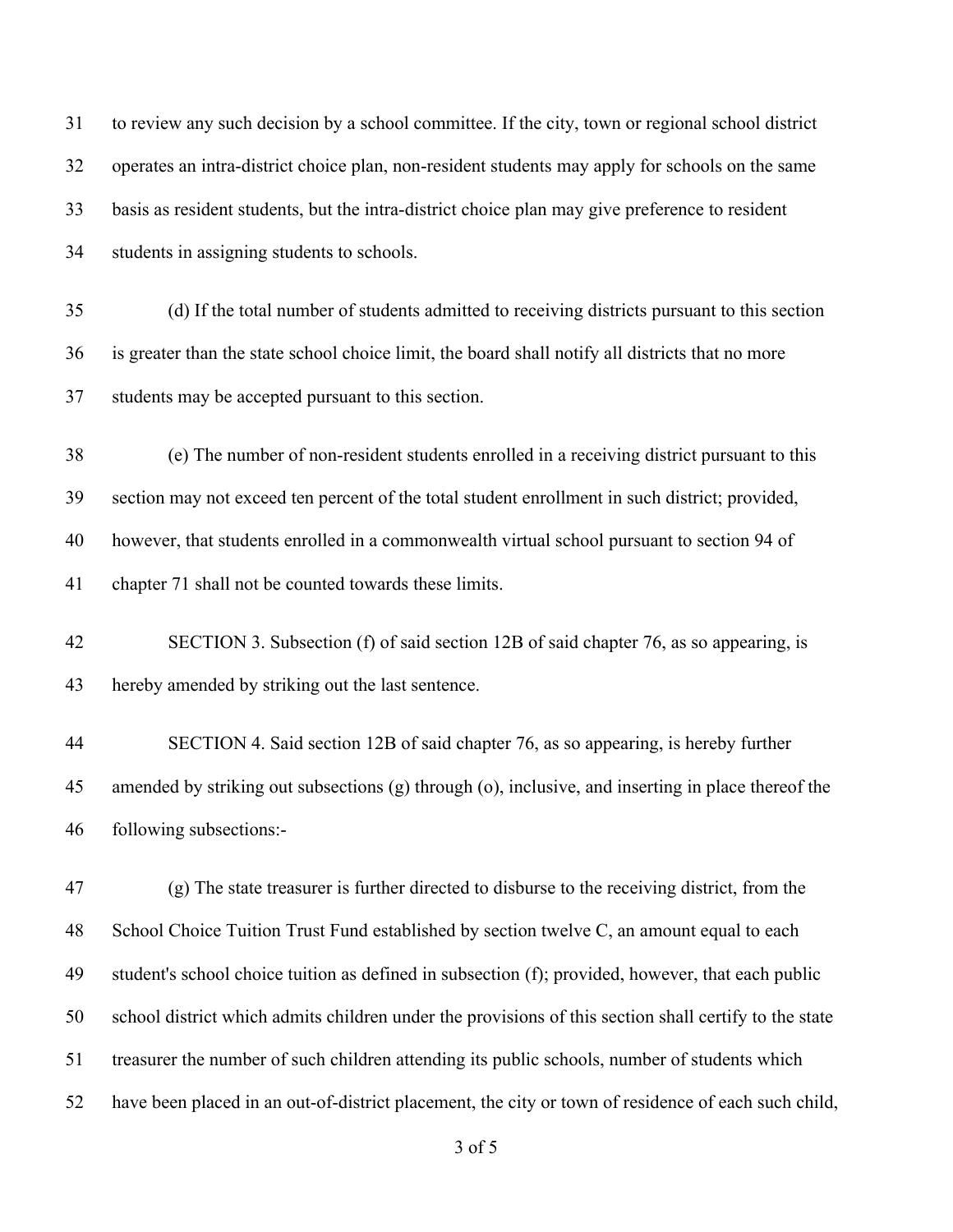the annual amount of tuition for each such child and the total tuition owed to the district based on full or partial attendance, itemized by the amount attributable to each city or town of residence; and, provided further, that such certification shall be made on October first of each year and April first of each year. Each school district submitting a certification to the state treasurer shall also submit a copy of said certification to the department of elementary and secondary education and to the sending district. Said department and sending district may review said certification to determine that the amount of the individual tuition charged for each child is in accordance with the provisions of this section and shall inform the state treasurer of any errors. The department may, on a post-audit basis, verify the admission and attendance of the number of children certified by each school district. A sending district shall be reimbursed for any tuition paid for any students who fail to enroll, drop out, or transfer from the receiving district to a non-public school. Such reimbursement shall be pro-rated for the amount of time, if any, the students attended the receiving district.

 (h) School committees may establish terms for accepting non-resident students; provided, however, that if the number of non-resident students applying for acceptance to said district exceeds the number of available seats, said school committee shall select students for admission on a random basis; provided, further, that said school committee shall conduct said random selection twice: one time prior to July first and one time prior to November first; provided, further, that no school committee shall discriminate in the admission of any child on the basis of race, color, religious creed, national origin, sex, gender identity, age, sexual orientation, ancestry, athletic performance, physical handicap, special need or academic performance or proficiency in the English language. The Massachusetts commission against discrimination, established by section 56 of chapter 6, shall have jurisdiction to enforce the provisions of this section. A school